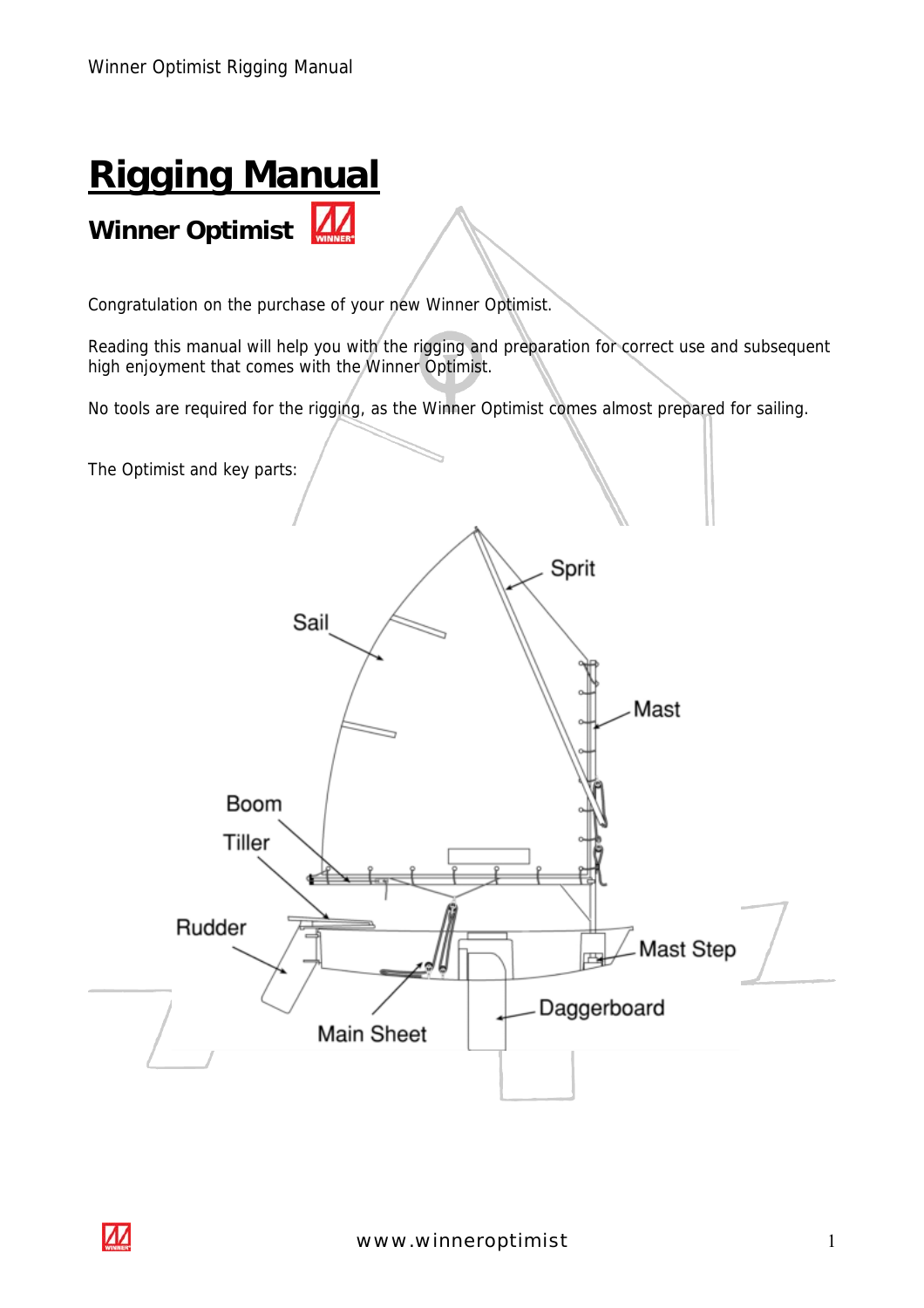This manual includes the fitting and preparation of the following parts of the Optimist:

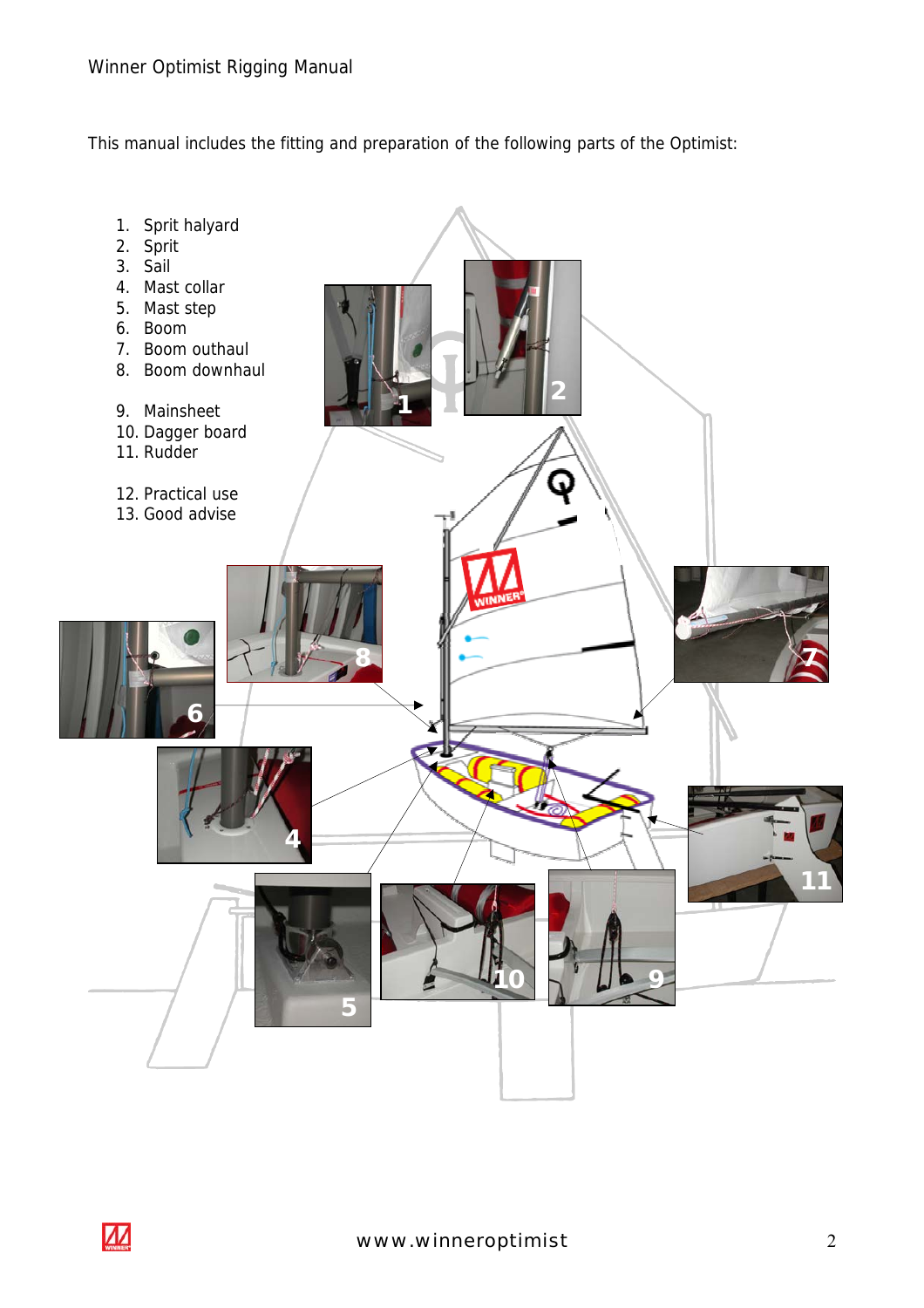1. Sprit Halyard.

Attach the sprit halyard to the mast clam cleat. Secure the halyard in the clam cleat with a stopper knot.

The sprit is fastened with a downward pull in the halyard.

The block-in-wire system is to be fitted at the other end of the sprit halyard – thereby connecting the clam cleat at the mast with the block-in-wire system.



# 2. Sprit

Place the rounded end of the sprit into the loop at the end of the block-in-wire system. The sprit is now adjustable and must be adjusted according to wind conditions, using the sprit halyard.



3. Sail.

Spread out the sail on the floor, place mast and boom according to the illustration. Attach the sail to the mast and boom with sail ties. Be sure to use at knot with extra overhand on top of it. Use thicker sail ties (3 mm), and wrap them around twice, at the end of both the mast and boom for extra strength.

At top of the mast, an sail tie must be wrapped around diagonal to secure the lower top pin. Wrap a 3mm tie around the mast twice to secure the upper top pin.

Put the wind indicator through the two pins.



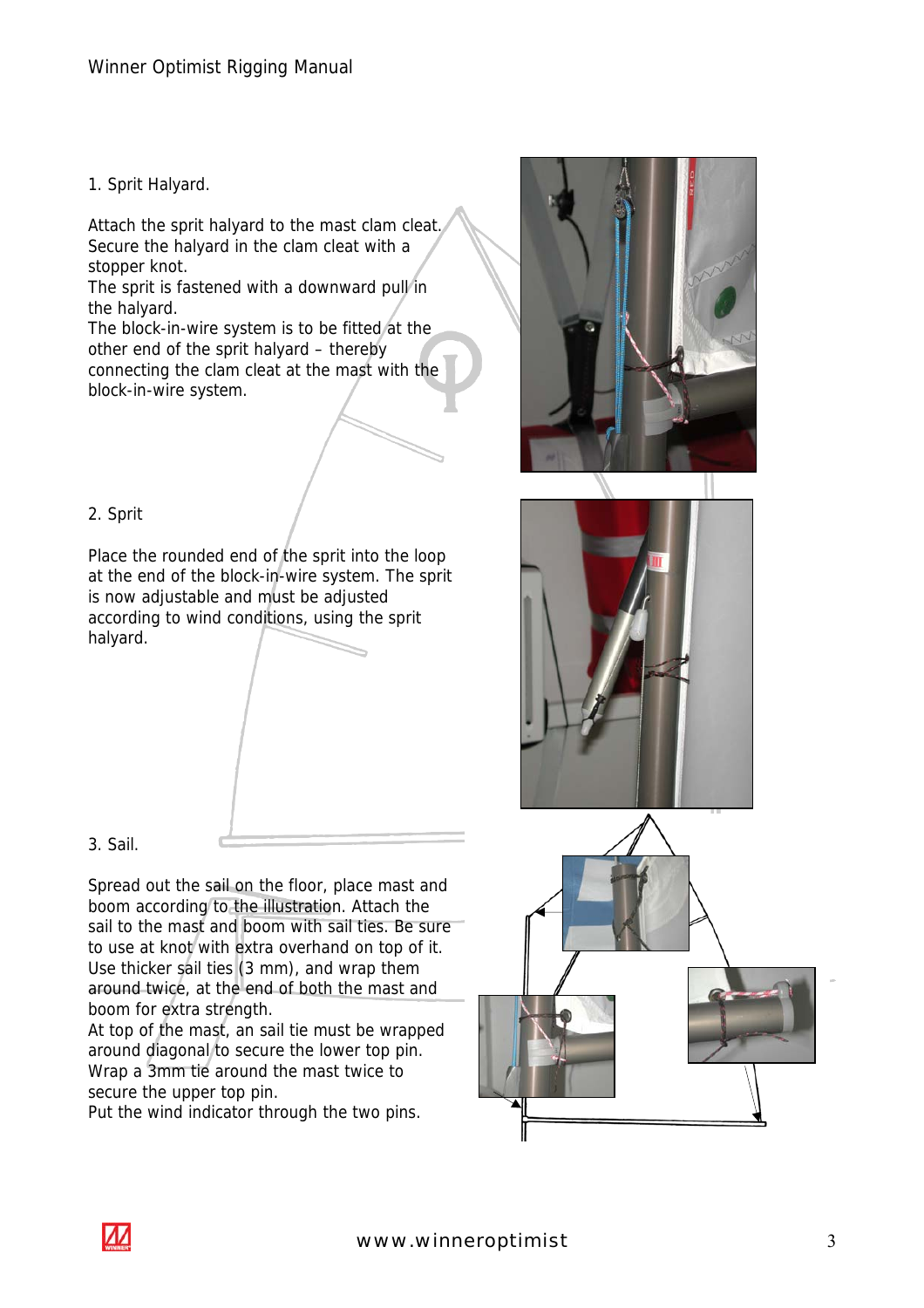#### 4. Mast collar.

All Winner Optimist comes with mast sleeve fixed.

Depending on which mast your Winner Optimist is equipped with, the mast sleeve will be either with or without a mast collar.

Club rigs usually come without the mast collar, but racing rigs comes with.

Does your Optimist have a mast sleeve with collar, the collar must be fitted to the mast, which then fits into the mast sleeve. The mast fits right into the mast sleeve on Optimists without collar. (Illustration show mast sleeve without collar)



## 5. Mast step

The mast is placed in the mast step. The mast step is adjustable, and can be adjusted specially to the sail being used, in order to achieve the best performance.



6. Boom

The boom must be secured to the mast. Wrap the rope at the base of the boom around the little "knob" on the mast. The rope is attached at each arm of the boom jaw.

When de-rigging, it is best to pull the boom upwards towards the mast, and thereby automatically release the boom fork form the mast.



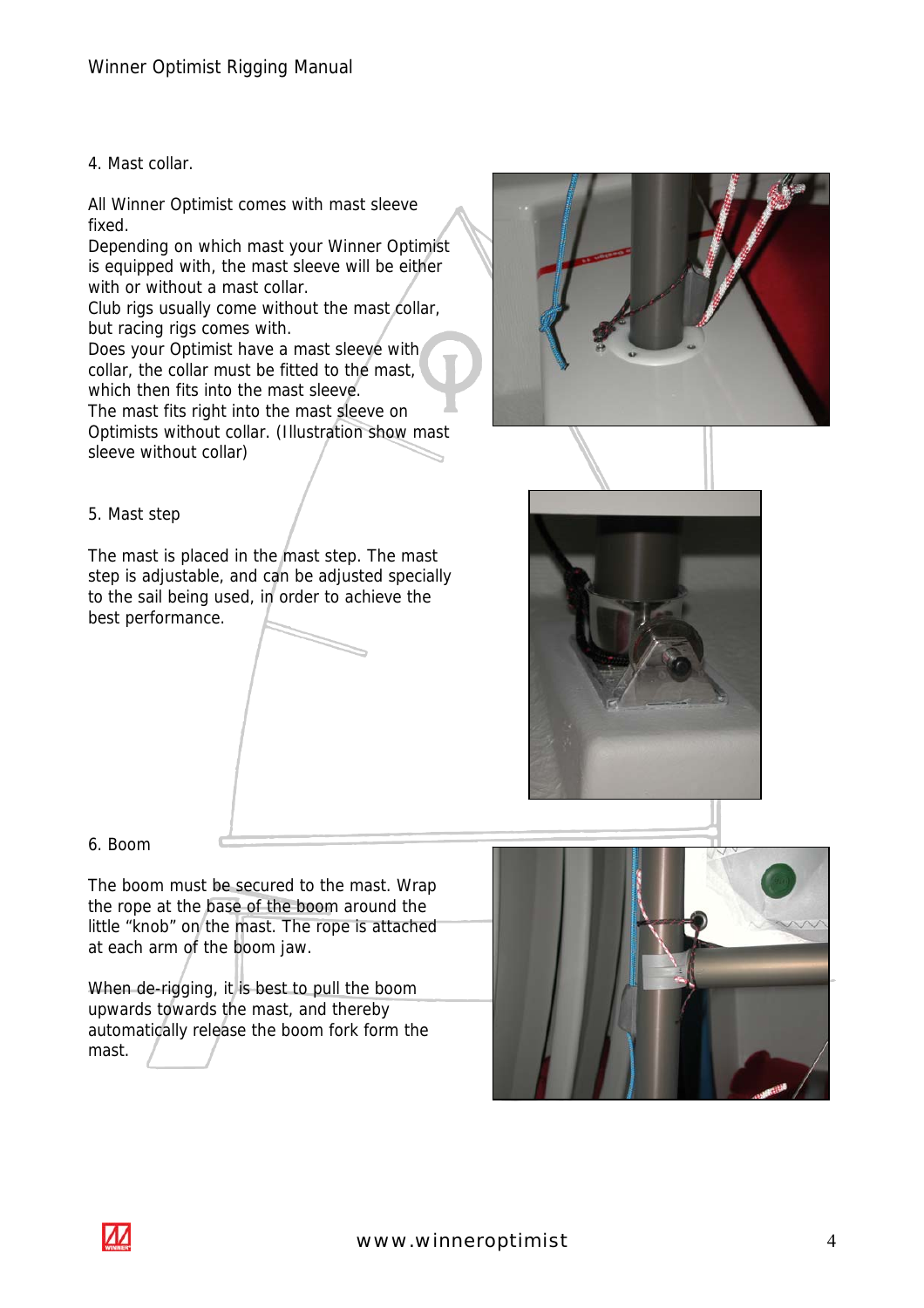# 7. Boom outhaul

Tie a stopper knot at one end of the outhaul and put the other end forward through the port hole in the outboard end of the boom. Pass the outhaul through the corner of the sail, then back through the starboard hole and then forward to the clam cleat. Secure the end with a stopper knot.



Fasten the downhaul rope to the wire hanging from the boom. Lead the downhaul rope down to the clam cleat on the mast and pass it up from underneath. Secure the rope with a stopper knot.



Attach the boom bridle to the two boom bridle buttons located on the boom. Attach the mainsheet to the ring on the boom bridle.









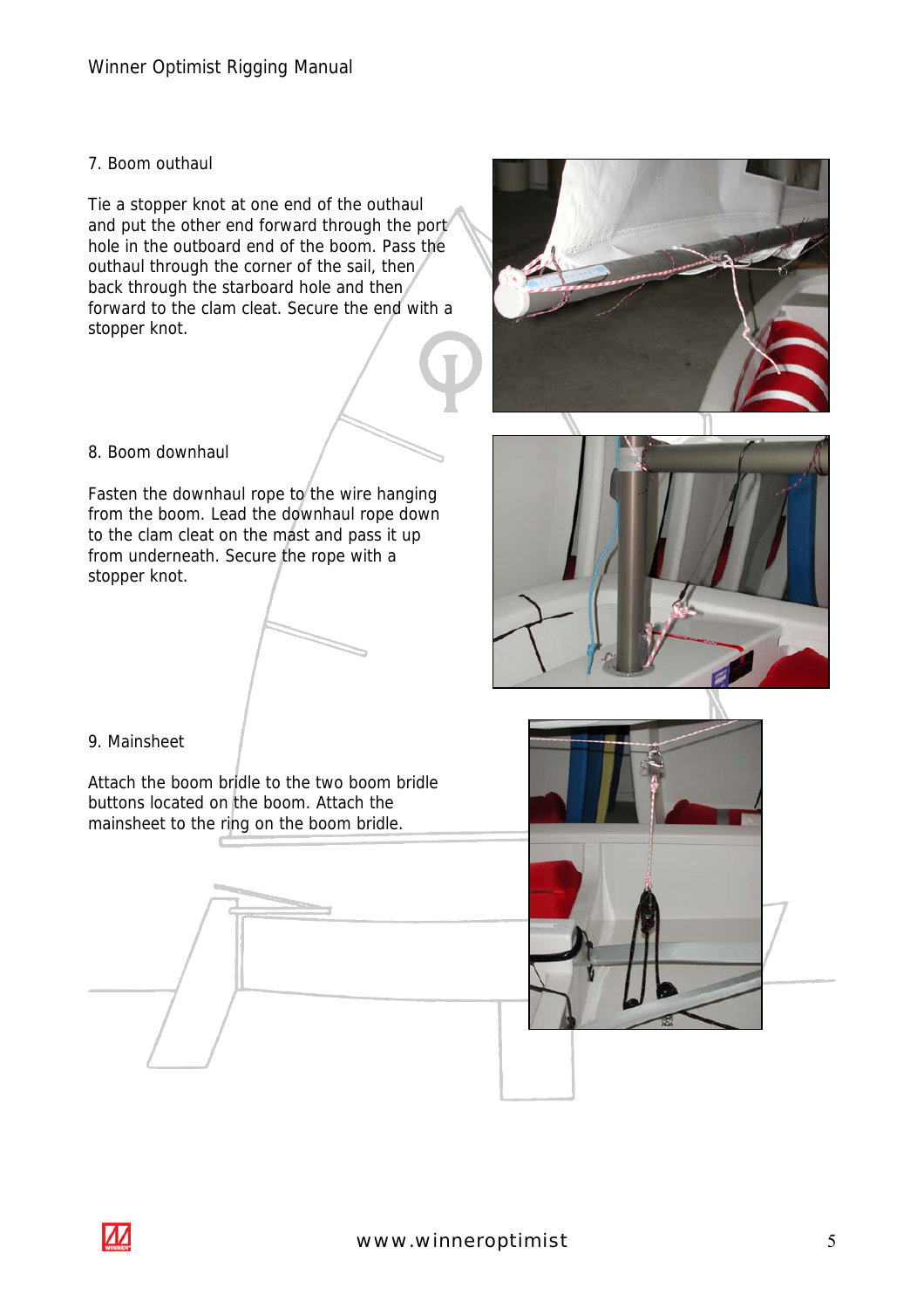#### 10. Dagger board

The dagger board is placed in the dagger case. Use the rubber band to secure the dagger board while sailing.

Remember to fasten the dagger board to the boat with a piece of rope. Fix the rope using the hole in the dagger board and secure the other end at the eye, which is also used to hold the rubber band in place.

Important: The sharp edge of the dagger board must face backwards.

#### 11. Rudder

The rudder is fitted to the two rudder angles at the back of the boat. Make sure the safety snap has "clicked" the rudder into position. To remove the rudder, then push the safety snap in to release the rudder from the boat.